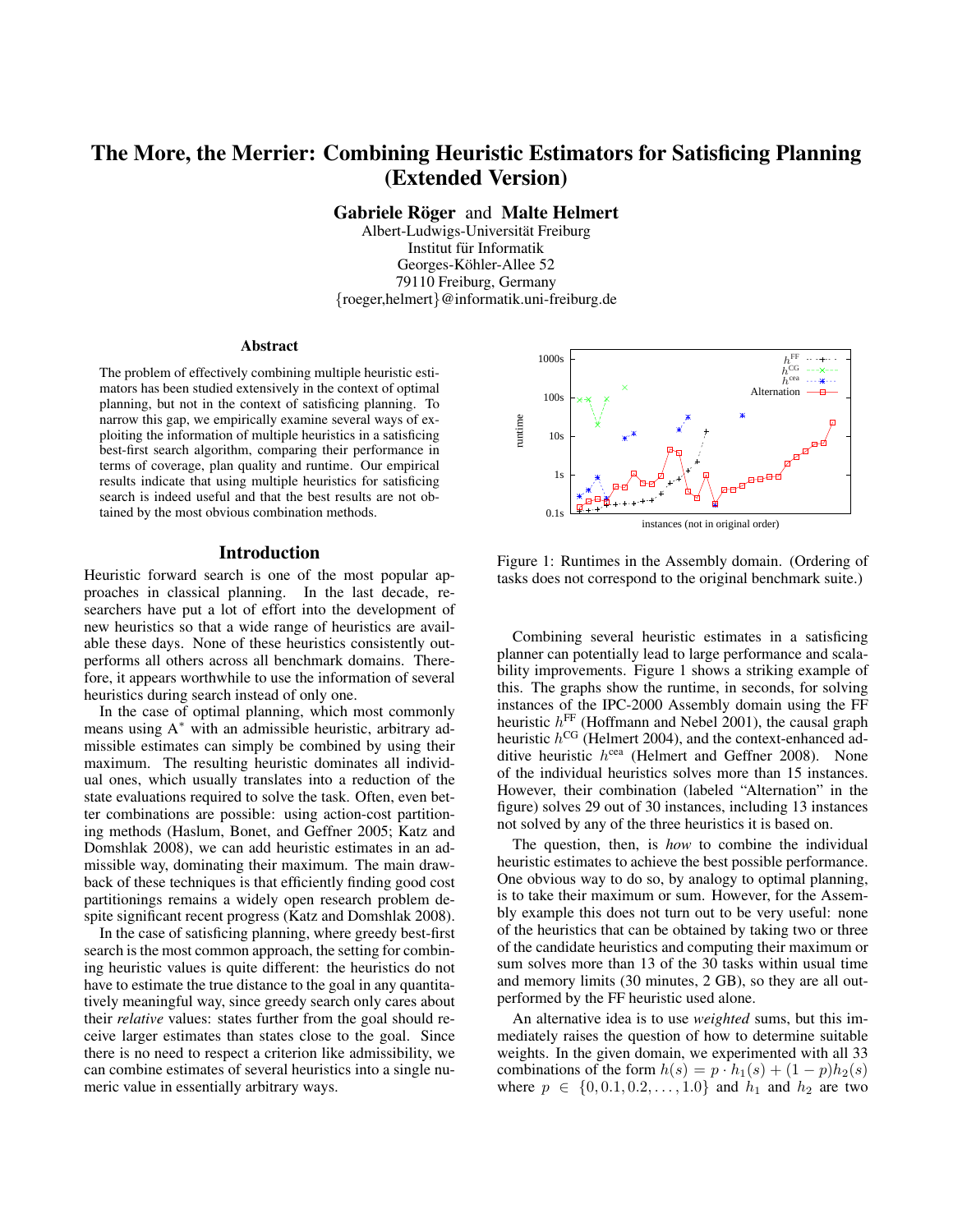```
open := new open-listopen.insert(sinit)
closed := \emptysetwhile not open.empty():
    s = open.remove-best()
    if s \notin closed:
        closed := closed \cup \{s\}if is-goal(s):
            return extract-solution(s)
        for each s' \in successors(s):
            if not is-dead-end(s'):
                open.insert(s')return unsolvable
```
Figure 2: Greedy best-first search (with duplicate detection).

heuristics from the given set. None of these combinations improves over the basic FF heuristic. It might be the case that better results could be obtained by using weighted sums of all three heuristics, but then the space of possible weights quickly explodes combinatorially.

So clearly, there are cases where maximization or summation is not the best way to combine heuristics for satisficing planning. Indeed, in Fig. 1, the *Alternation* method is vastly superior. This method is not new: it was introduced by Helmert (2006) under the name "multi-heuristic best-first search" (a term which we avoid in this paper because it applies to any of the methods we discuss), and it is one of the ingredients underlying the Fast Downward (Helmert 2006) and LAMA (Richter, Helmert, and Westphal 2008) planners. However, neither Alternation nor any other method for combining heuristic estimates in satisficing planners has ever been evaluated in a principled way, and from the literature it is completely unclear *if*, *to what extent*, and *why* Alternation or any other method for combining heuristic values leads to better planner performance than just using a single heuristic.

In this paper, we attempt to rectify this situation by giving detailed descriptions of several methods for combining heuristic estimates, providing a thorough experimental study on common planning benchmarks, and conducting targetted experiments in artificial search spaces to illustrate the benefits of using more than one heuristic for satisficing search.

## Greedy Search with Multiple Heuristics

All search methods presented in this paper are variations of greedy best-first search (Pearl 1984), differing only in the choice of which state to expand next. Greedy bestfirst search is a well-known algorithm, so we only present it briefly to introduce some terminology (Fig. 2).

Starting from the initial state, the algorithm expands states until it has found a path to a goal state or until it has completely explored the state space. *Expanding* a state means generating its successors and adding them to the *open list*. The open list plays a very important role because its remove-best operation determines the order in which states are expanded. In single-heuristic search, it is usually simply a min-heap ordered by  $s \mapsto h(s)$ , where s is a search state and  $h : s \to \mathbb{N}_0 \cup \{\infty\}$  estimates the length of the shortest



Figure 3: Buckets of an open list with heuristics  $h_1$  and  $h_2$ . The symbols within some of the buckets are explained later.

path from s to any goal state. Hence, states with a low estimate are expanded first. If states share the same estimate, they are usually ordered according to the FIFO principle.

This paper deals with the question of how to use the estimates of multiple heuristics  $h_1, \ldots, h_n$  within this algorithm. In principle, the methods we present only differ in which states are selected by the *remove-best* operation.

We can see the open list as a collection of *buckets* (Fig. 3), each associated with an estimation vector  $(e_1, \ldots, e_n)$  and containing all open states s with  $(h_1(s), \ldots, h_n(s)) =$  $(e_1, \ldots, e_n)$ . (We assume that is-dead-end(s) evaluates to true iff any of the heuristic estimators regards s as a dead end by mapping it to  $\infty$ , so estimates  $e_i$  of states in the open list are always finite.) All combination approaches we present can be understood as first selecting a *bucket* to expand a state from, and then picking a state from this bucket according to the FIFO principle. Hence, an approach can be largely characterized in terms of its *candidate buckets*, i. e., the buckets that are possible candidates for expansion at each step.

For example, the candidate buckets for the *maximum* method are exactly those where  $\max\{e_1, \ldots, e_n\}$  is minimized. In Fig. 3, this means that either the bucket with estimation vector  $(4, 2)$  or the bucket with estimation vector  $(4, 4)$  is chosen. Which of these buckets is actually selected again depends on FIFO tie-breaking: the bucket with the "oldest" state is given preference. Of course, an actual implementation of the method should not maintain separate buckets for each estimation vector, but rather use a onedimensional vector of buckets indexed by max  $\{e_1, \ldots, e_n\}$ .

## Maximum and Sum

The first combination methods we discuss are the already mentioned *maximum* and *sum* approaches. The candidate buckets for the maximum approach are those which minimize  $\max\{e_1,\ldots,e_n\}$ , and the candidate buckets for the sum approach are those which minimize  $e_1 + \cdots + e_n$ . In the example of Fig. 3, these buckets are marked with an M for the maximum approach and S for the sum approach. Among all states in these buckets, the oldest one is expanded first.

The maximum and sum methods are very easy to implement: since they reduce each estimation vector to a single numeric value, a standard single-heuristic open list can be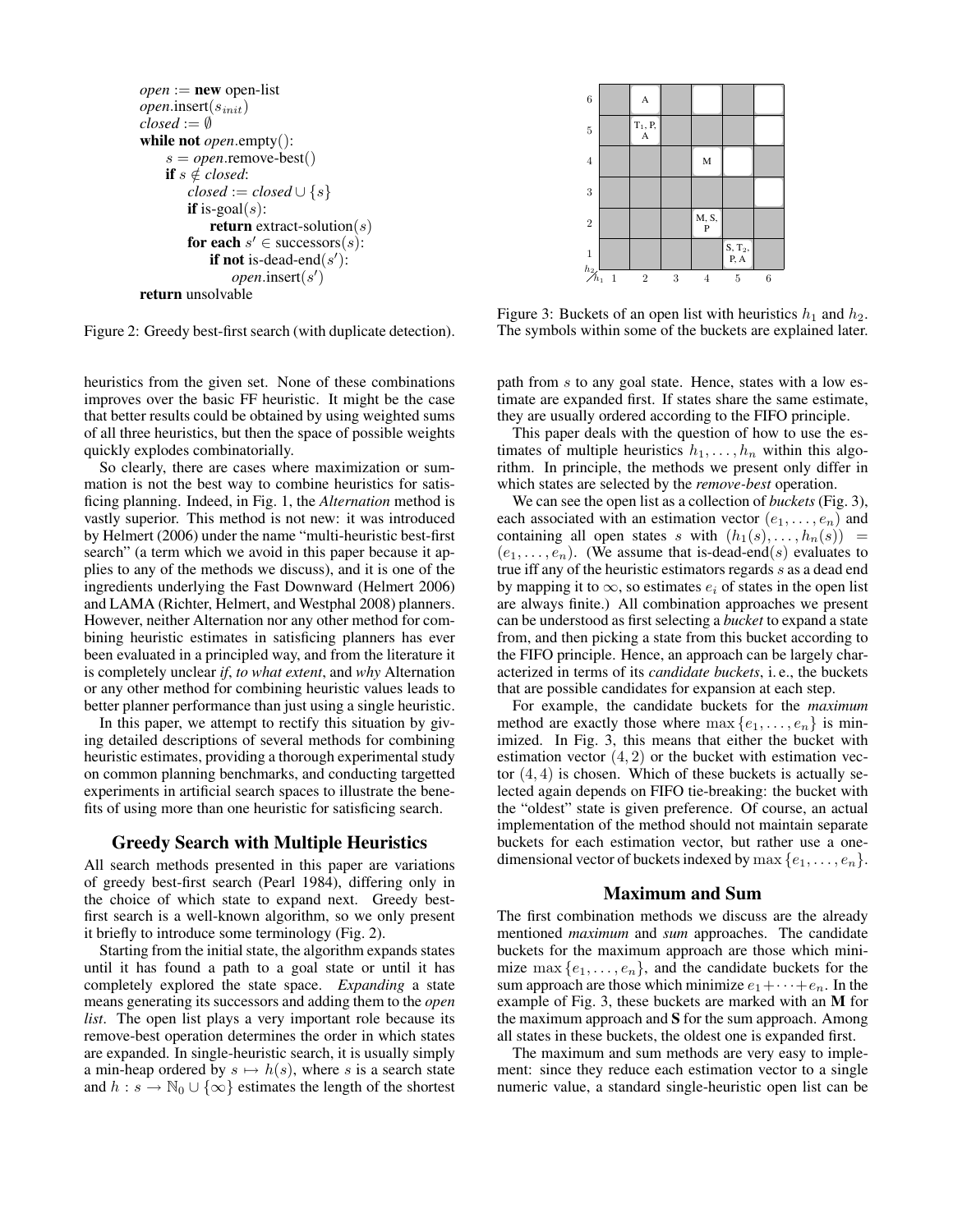used. However, we will later see that maximum and sum are among the weakest methods for combining heuristic estimates and rarely offer a compelling advantage over using one of the component heuristics individually. One explanation for this is that they are easily misled by bad information. If one of the component heuristic provides very inaccurate values, then these inaccuracies affect every single search decision of the sum method, because each heuristic directly contributes to the final estimation. For the maximum method, *large* inaccurate values from one heuristic can completely cancel the information from all other heuristics.

Of course, one can try to balance a disproportionate influence of a single heuristic by applying weights to the different estimates, but it is not clear how reasonable weight values can be determined automatically, or if weighting can help overcome the fundamental problems of these methods at all. One approach we experimented with is to calculate weighted sums with weights determined from the estimates of the initial state, trying to "balance" the contribution of each heuristic. However, this approach did not show any positive effect on planning benchmarks. One possible explanation for this is that such a normalization not just levels the influence of bad estimates, but also of good estimates.

Because initial experiments were discouraging and it is not clear how to assign reasonable weights, our empirical evaluation does not include the case of weighted sums. However, we do report experiments with the unweighted sum and maximum methods, which serve as baselines for the other approaches, to be introduced next.

## Tie-breaking

Our experience with the addition and sum methods suggests that aggregating heuristic estimates into one value tends to dilute the quality and characteristics of the individual heuristics. Therefore, in the following we concentrate on methods that preserve the individual estimates. One obvious idea is to rank the heuristics and use the less important ones only for breaking ties. With this approach, search is mainly directed by one good heuristic and only if there are several states with the same minimum estimate, the other heuristics are successively consulted to identify the most promising state. If two states have exactly the same estimation vector, they are again expanded according to the FIFO principle.

Tie-breaking always selects a single candidate bucket. In the example of Fig. 3, this bucket is labeled as  $T_1$  for the case where  $h_1$  is the main heuristic and  $h_2$  is used to break ties, and it is labeled as  $T_2$  for the opposite case.

We considered two implementations of the tie-breaking method. One natural approach is to calculate only the main heuristic and to order the open list according to these estimates. Upon each remove-best operation, we check if several states share the same minimum estimate. Only then do we successively calculate the tie-breaking heuristics, until we have identified a single state to expand. The advantage of this approach is that a heuristic estimate for a tie-breaking heuristic is never computed if it is never needed.

However, in typical planning tasks the range of encountered heuristic values is much smaller than the size of the search frontier, and there are usually many states with the

same estimate of the main heuristic. Therefore, the disadvantage of this approach is that we must perform the same tie-breaking calculations again and again, which is costly even if heuristic values are cached after their first computation. While additional data structures may reduce the effort of these recomputations, this causes overhead, and it is not clear if it is worth the additional implementation complexity.

For this reason, we use a different implementation of tiebreaking: for each state inserted into the open list, we calculate the estimates of all heuristics and directly sort it to the appropriate position. With this approach, we can again implement the open list as a min-heap, ordering states lexicographically by their estimate vector. Our experimental data suggests that the cost of always computing all heuristics is not problematic at least in the cases we consider. (One important mitigating factor is that in our case, the main heuristic is more computationally intensive than the tie-breaking heuristics and hence tends to dominate overall runtime.)

Note that both implementations differ only in the time that is needed for inserting and removing states from the open list and in the space requirements for the open list data structure, but behave equivalently in all other aspects. In particular, there is no difference in the number of expanded states.

A major drawback of tie-breaking is that we have to define a ranking of the heuristics. For our experiments, we decided to order the heuristics according to their (empirical) quality in single-heuristic search. It is apparent that combining multiple heuristics via tie-breaking does not fully exploit the available information: we only use the additional estimates if the main heuristic does not distinguish two states. If it does, even if it performs very badly, we ignore the estimates of the additional heuristics. Hence, the approach is clearly not robust against bad estimates of the main heuristic.

Finally, we note that unlike the maximum and sum approaches, tie-breaking is unaffected by changing the "scale" of the component heuristics. Increasing estimates by an additive or multiplicative constant or applying any other strictly increasing transformation to a heuristic function does not affect the choices of the tie-breaking method. We see this as a strength rather than a weakness because it offers some resilience against systematic errors in heuristic estimates.

#### Selecting from the Pareto Set

We now present a method that, like tie-breaking, is robust to transformations of heuristic estimates, but does not require us to arbitrarily favour one heuristic over another. Such a method can be derived from the concept of Pareto optimality that is well-known in economics and game theory. Pareto optimality has been successfully applied in multi-objective search (Stewart and White 1991), where the goal is finding a state that is good in terms of multiple objectives whose measures cannot be meaningfully compared.

In order to introduce this method, we need to define the notion of *dominance*. We say that a state s *dominates* a state  $s'$  if all heuristics consider s at least as promising as  $s'$  and there is at least one heuristic that strictly prefers  $s$  over  $s'$ .

**Definition 1.** A state s dominates a state s', written  $s < s'$ , with respect to heuristics  $h_1, \ldots, h_n$  if  $h_i(s) \leq h_i(s')$  for all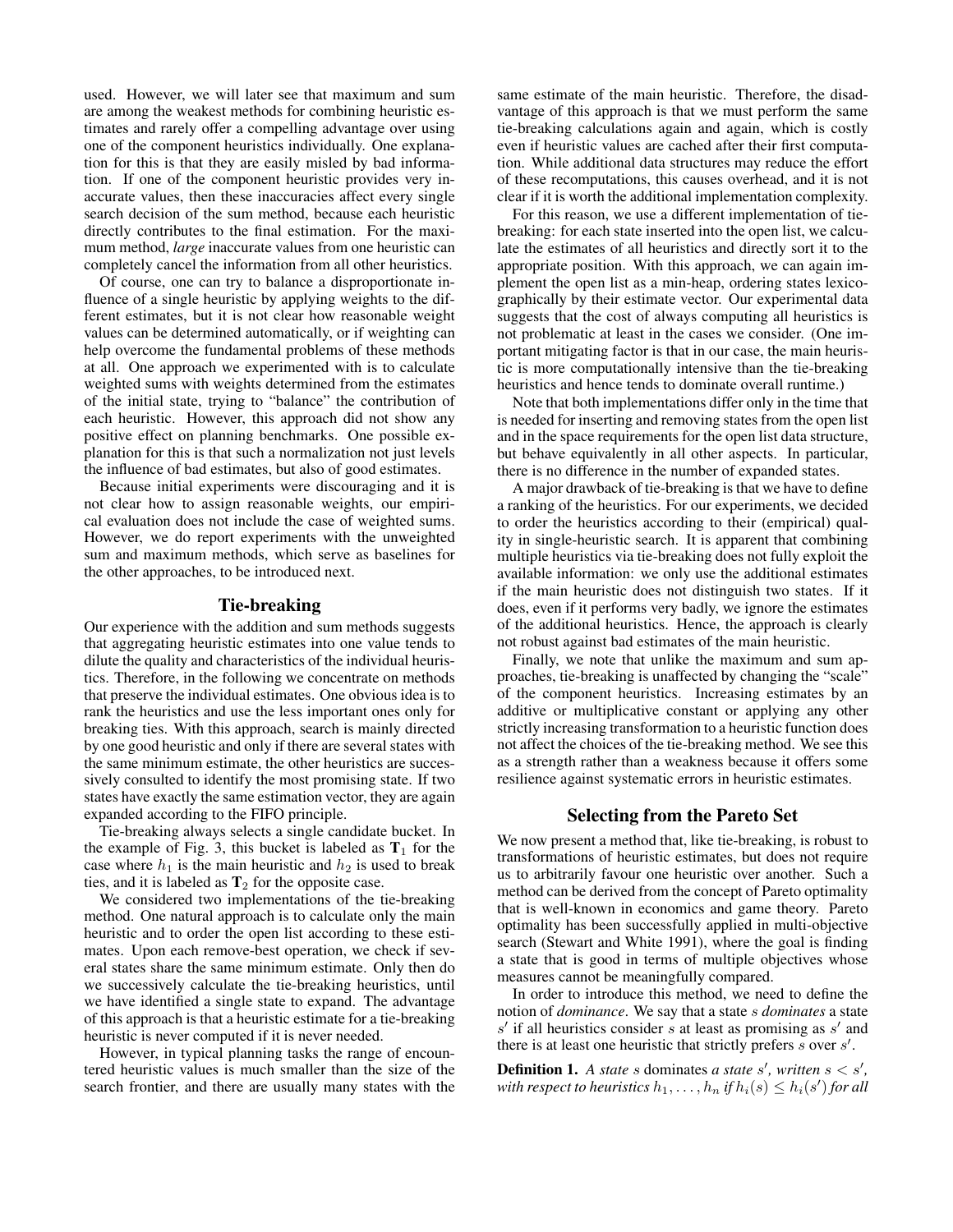$i \in \{1, \ldots, n\}$  and  $h_i(s) < h_i(s')$  for at least one heuristic.

It appears reasonable to require that if state  $s$  dominates  $s'$ , then s should be expanded before  $s'$ . Hence, we are interested in the Pareto set of nondominated states, defined as

$$
n\text{ondom} \stackrel{\text{def}}{=} \{ s \in open \mid \nexists s' \in open \text{ with } s' < s \}.
$$

In the Pareto approach, the candidate buckets are exactly those buckets whose states belong to nondom. In the example in Fig. 3, these buckets are labeled with P. We see that the set includes many of the candidate buckets of the previous approaches, but not all of them. In particular, bucket (4, 4) which is a candidate for the maximization approach is not Pareto-optimal because it is dominated by (4, 2).

We experimented with two variants of the Pareto approach. Both variants first randomly select one of the candidate buckets and then expand the oldest state in that bucket. The two variants differ in how the random choice of buckets is performed: in the *uniform* approach, each candidate bucket is chosen with equal probability, while in the *weighted* approach each candidate bucket is chosen with probability proportional to the number of states it contains.

Note that all previous combination methods define a total preorder on the states. This is somewhat restricting because estimate vectors where neither dominates the other cannot always be reasonably compared. However, algorithmically it is very useful because it allows implementing the open list as a min-heap. This is not possible in the Pareto approach because the preorder is not total. For example, in a given situation the nondominated buckets might have associated estimate vectors of  $(2, 4, 4)$  and  $(4, 4, 2)$ , so that the oldest states with these heuristic profiles, say  $s_1$  and  $s_2$ , are candidates for expansion. Now assume that we insert a new state with heuristic profile  $(2, 4, 3)$ . This new states dominates  $s_1$  but not  $s_2$ , so one of the previously "best" states remains a candidate for expansions, while another does not. Such effects complicate the open list implementation for the Pareto approach, and therefore this approach can carry a much larger search overhead than the others. Moreover, this overhead quickly increases with the number of heuristic estimators.

On the positive side, the Pareto method has none of the disadvantages of the previous approaches: we neither have to aggregate estimates in an unrobust way, nor do we have to fix a magic order of the heuristics. Instead, we use all available ordering information, and whenever we prefer a state over another one, we can theoretically justify this decision.

#### Alternation

The last approach we want to discuss is the *alternation* method. Like the Pareto method, it avoids aggregating the individual heuristic estimates and makes equal use of all heuristics. The method gets its name because it alternates between heuristics across search iterations. The first time a state is expanded, it selects the oldest state minimizing  $h_1$ . On the next iteration, it selects the oldest state minimizing  $h<sub>2</sub>$ , and so on, until all heuristics have been used. At this point, the process repeats from  $h_1$ . The candidate buckets for the alternation method are those whose estimate vectors minimize at least one component (labeled with **A** in Fig. 3).

As mentioned in the introduction, the alternation method was originally proposed by Helmert (2004; 2006) under the name *multi-heuristic best-first search*. It is built on the assumption that different heuristics might be useful in different parts of the search space, so each heuristic gets a fair chance to expand the state it considers most promising. One heuristic might provide good guidance in one part of the search space, but be weak in another. A second heuristic might have its strong and weak regions distributed differently in the search space. By alternating between the heuristics, it is always possible to escape a plateau as long as at least one heuristic can give good guidance. There are two important differences between alternation and the Pareto approach:

- Alternation only expands states that are considered *most promising* by some heuristic. The Pareto approach can also expand states which offer a good *trade-off* between the different heuristics, such as bucket  $(4, 2)$  in Fig. 3.
- For states that *are* most promising to the currently used heuristic, the alternation method completely ignores all other heuristic estimates. The Pareto approach also attempts to optimize the other heuristics in such situations. For example, it would not consider bucket (2, 6) in Fig. 3 because it is dominated by bucket  $(2, 5)$ .

Alternation can be efficiently implemented by maintaining a set of min-heaps, one ordered by each heuristic. The approach has been used by several successful planners, including Fast Downward (Helmert 2006), using the causal graph and FF heuristics, and LAMA (Richter, Helmert, and Westphal 2008), using the FF and landmark heuristics.

# Combining Alternation and Tie-breaking

Before we move to the experimental evaluation, we observe that with the approaches we presented, the design space for heuristic combination methods is far from exhaustively covered. Indeed, one natural idea is to *combine* several of the methods we have introduced.

One particularly interesting case is the combination of the alternation and tie-breaking methods: one of the major drawbacks of tie-breaking is that we must define a ranking of the heuristics. We can try to escape this problem by alternating between all possible rankings. Combining alternation and tie-breaking in this fashion can be seen as a compromise between the pure alternation method and the Pareto approach: the combined approach only expands states deemed *most promising* by some heuristic, a property that it shares with alternation and that distinguishes it from the Pareto approach. However, like the Pareto method and unlike alternation, it does not base its decision on one heuristic alone, as states considered by tie-breaking are always Pareto-optimal.

By restricting itself to Pareto-optimal states, this combination method retains many of the characteristics of the Pareto approach. However, unlike that method, it can be implemented quite efficiently if the number of heuristics is not too large – for any fixed number of heuristics, the overhead compared to single-heuristic search is constant.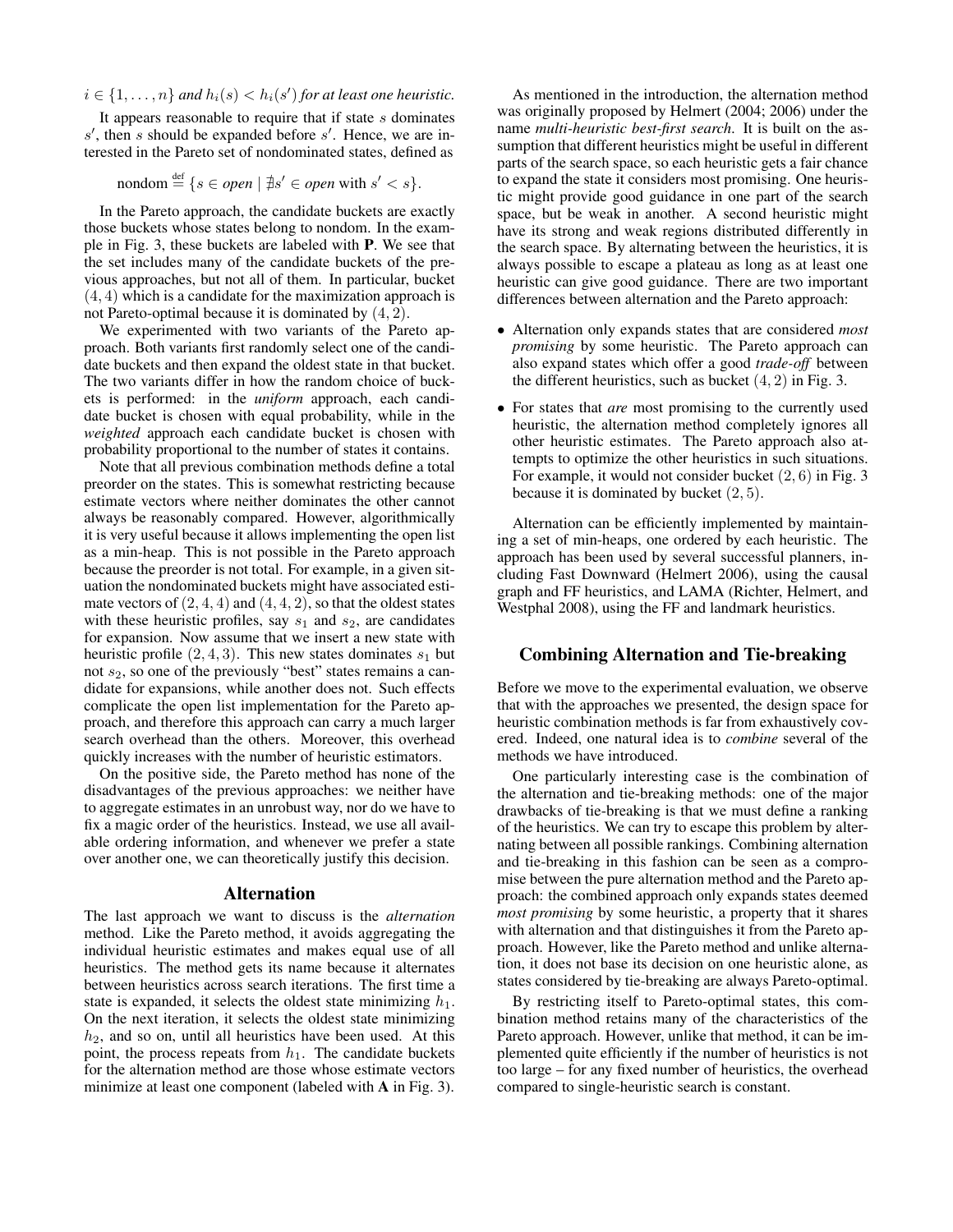# **Experiments**

We now turn to the central questions of this paper: is the use of multiple heuristics for satisficing best-first search actually beneficial? And if so, which combination method performs best? To answer these questions, we conducted two experiments. In the first experiment, we integrated the different combination methods into a state-of-the-art planning system, to investigate their effect on typical planning benchmarks. In the second experiment, we studied the behaviour of the different methods on artificial search spaces, to get a cleanroom perspective of how factors like heuristic quality impact their relative performance.

All experiments were conducted on computers with 2.3 GHz AMD Opteron CPUs, setting a timeout of 30 minutes and a memory limit of 2 GB.

# Experiment on IPC Benchmarks

In our first experiment, the benchmark suite consisted of all planning tasks from the first five international planning competitions (IPC 1–5). We report results on coverage (number of solved instances), solution quality, speed, and heuristic guidance (number of state expansions). We consider three different heuristic estimators:

- $h^{\text{FF}}$ : the FF heuristic (Hoffmann and Nebel 2001),
- $h^{\text{CG}}$ : the causal graph heuristic (Helmert 2006), and
- $\bullet$   $h^{\text{cea}}$ : the context-enhanced additive heuristic (Helmert and Geffner 2008).

We evaluate each approach on all two- and three-element subsets of these heuristics. For the tie-breaking approach we fixed the ranking of the heuristics as  $h^{\text{cea}} \succ \bar{h}^{\text{FF}} \succ h^{\text{CG}}$  (so  $h^{\text{cea}}$  is given the highest priority) based on the coverage these heuristics achieve on the benchmark set in single-heuristic search. For the Pareto method we only report results for the *weighted* approach, because it performs slightly better than the uniform approach and the difference between these variants is low compared to the difference to other methods.

Our implementation is based on the Fast Downward planning system (Helmert 2006), which we extended with implementations of the different combination approaches. As we are interested in measuring the impact of heuristic combinations, not other search enhancements, we did not use the preferred operator information provided by the heuristics. We have run experiments both with Fast Downward's deferred variant of greedy best-first search and with the textbook ("eager") algorithm (Richter and Helmert 2009), with virtually identical results. Here, we report on the more standard eager algorithm. Results for lazy search are reported in an earlier workshop paper (Röger and Helmert 2009).

We first present the overall results, shown in Table 1. The table reports scores according to four metrics: coverage, (solution) quality, speed, and (heuristic) guidance. All scores are in the range 0–100, where larger values indicate better performance. For each metric, the score is computed by assigning a value between 0 and 100 to each task, then averaging the scores for the tasks of each domain to compute a domain score, and finally averaging the domain scores to compute an overall score. Unsolved tasks are always scored as 0, while the score for solved tasks depends on the metric:

|                                                                                 | Coverage | <b>Quality</b> | Speed    | Guidance |
|---------------------------------------------------------------------------------|----------|----------------|----------|----------|
| $h^{\widetilde{\text{cea}}}$                                                    | 74.62    | 68.67          | 65.27    | 65.65    |
| $h^{\text{FF}}$                                                                 | 73.85    | 70.55          | 66.81    | 64.07    |
| $h^{\text{CG}}$                                                                 | 72.66    | 65.36          | 64.16    | 60.43    |
| $h^{\text{cea}}, h^{\text{FF}}$                                                 |          |                |          |          |
| Maximum                                                                         | 72.69    | 67.26          | 62.15    | 64.02    |
| Sum                                                                             | 73.75    | 68.42          | 63.75    | $*65.67$ |
| Tie-breaking                                                                    | 72.44    | 67.14          | 62.90    | 64.67    |
| Pareto                                                                          | $*76.20$ | $*70.71$       | 66.32    | $*68.90$ |
| Alternation                                                                     | $*77.95$ | $*73.70$       | $*67.84$ | $*70.14$ |
| Alternation-TB                                                                  | $*75.42$ | 70.21          | 66.23    | $*68.48$ |
| $\overline{h^{\text{FF}}},\overline{h^{\text{CG}}}$                             |          |                |          |          |
| Maximum                                                                         | *74.76   | 68.76          | 65.29    | $*65.08$ |
| Sum                                                                             | $*75.01$ | 67.99          | 65.41    | $*65.35$ |
| Tie-breaking                                                                    | 72.59    | 66.13          | 64.66    | $*64.41$ |
| Pareto                                                                          | $*74.93$ | 67.84          | 65.87    | $*66.19$ |
| Alternation                                                                     | $*78.73$ | $*73.28$       | $*69.22$ | $*69.28$ |
| Alternation-TB                                                                  | $*74.75$ | 67.45          | 66.06    | $*66.18$ |
| $h^{\text{cea}}$ , $h^{\text{CG}}$                                              |          |                |          |          |
| Maximum                                                                         | 74.06    | 67.95          | 63.63    | 65.51    |
| Sum                                                                             | $*74.76$ | 67.70          | 64.12    | $*65.67$ |
| Tie-breaking                                                                    | 73.78    | 67.41          | 63.36    | 64.99    |
| Pareto                                                                          | 74.52    | 67.70          | 64.48    | $*66.52$ |
| Alternation                                                                     | $*75.20$ | $*69.18$       | 64.42    | $*66.39$ |
| Alternation-TB                                                                  | 74.58    | 67.79          | 64.59    | $*66.59$ |
| $h^{\overline{\text{cea}}}, h^{\overline{\text{FF}}}, h^{\overline{\text{CG}}}$ |          |                |          |          |
| Maximum                                                                         | 72.21    | 66.54          | 61.13    | 63.71    |
| Sum                                                                             | 73.47    | 67.52          | 62.98    | 65.24    |
| Tie-breaking                                                                    | 72.49    | 66.95          | 61.90    | 64.34    |
| Pareto                                                                          | $*76.29$ | 70.16          | 66.01    | $*69.18$ |
| Alternation                                                                     | $*79.80$ | $*74.62$       | $*68.56$ | $*71.91$ |
| Alternation-TB                                                                  | $*76.05$ | 70.15          | 65.83    | $*69.16$ |

Table 1: Overall result summary. The best combination method for a given set of heuristics and metric is highlighted in bold. Entries marked with a star indicate results that are better than all respective single-heuristic approaches.

- Coverage: Solved tasks receive a score of 100. This metric corresponds to the probability (in percent) that the approach solves a "typical" benchmark task.
- Quality: Solved tasks receive a score of  $100 \cdot l^*/l$ , where l is the length of the generated solution and  $l^*$  is the length of the best solution generated by any of the approaches.
- Speed: Tasks solved within one second receive a score of 100, and tasks that require the full 1800 seconds receive a score of 0. Between these extremes, scores are interpolated logarithmically, so that doubling the runtime decreases the score by about 9.25.
- Guidance: Tasks solved within 100 state expansions receive a score of 100, and tasks solved with more than 1,000,000 expansions receive a score of 0. Between these extremes, scores are interpolated logarithmically, so that doubling expansions decreases the score by about 7.53.

We now turn to the interpretation of the results of Table 1.

Comparison between combination approaches. There is a clear classification of the different combination methods into three groups.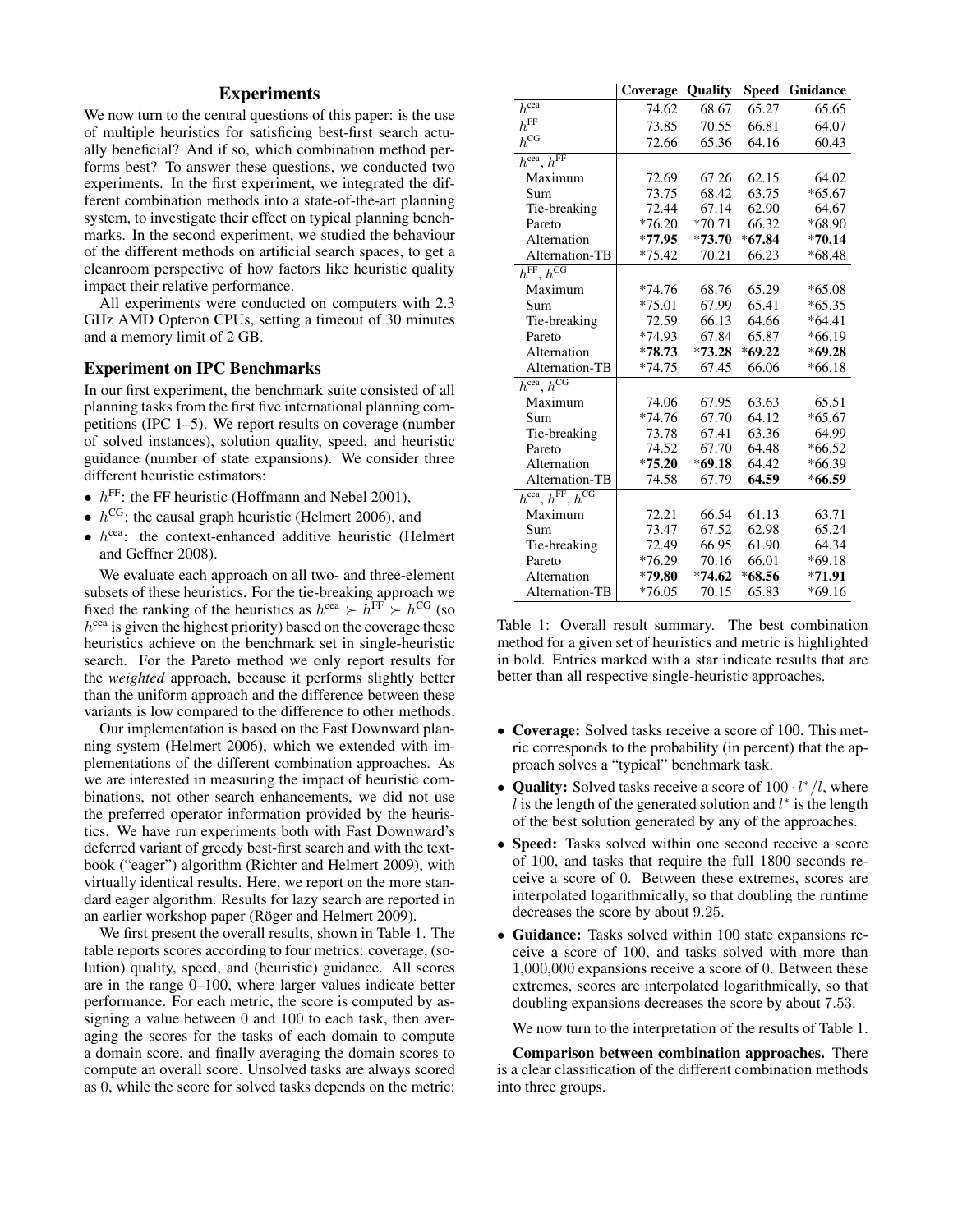Alternation generally performs best: it gives the best results in terms of coverage and quality on all four heuristic sets, and is best in terms of speed and guidance in all cases except for one where its combination with tie-breaking and the Pareto approach are slightly better.

Alternation combined with tie-breaking and the Pareto method perform similarly to each other and always outperform the remaining approaches in terms of speed and guidance. In terms of coverage and quality, the maximum and sum approaches sometimes obtain comparable results.

The remaining three techniques, maximum, sum and tiebreaking, perform quite similarly to each other and are clearly worst overall. In terms of coverage, speed and guidance, the sum method appears to slightly outperform the other two approaches; for quality, sum and maximum are too close to each other to pick a winner. The tie-breaking method appears to be weakest overall. In particular, it is always the worst method in terms of coverage.

Comparison to single-heuristic methods. Another clear outcome of the experiment is that using multiple heuristics can give considerable benefits, especially with the alternation method. For any set of heuristics and any of the four metrics, the alternation method improves the performance over the best single heuristic from the set, with only one small exception (speed for the combination of  $h^{\text{CG}}$  and  $h^{\text{cea}}$ ).

Indeed, adding more heuristics is almost universally a good idea for the alternation method in our experiment. There are nine ways to choose a single heuristic or twoheuristic set and a new heuristic to add, and there are four metrics to measure. In 34 of these 36 cases, the *marginal contribution* of adding the new heuristic is positive.

For the Pareto method and the combination of alternation and tie-breaking, the comparison to single-heuristic search gives somewhat mixed results. While both approaches lead to better results in terms of coverage (except for the combination of  $h^{\text{cea}}$  and  $h^{\text{CG}}$  where they perform slightly worse) and guidance, their results in terms of quality and speed are worse than those of the best individual heuristics.

For the maximum and sum methods, it is hard to argue that they offer any compelling advantage over singleheuristic search, and the tie-breaking method is clearly not worth using in this setting. It consistently performs worse on all metrics than just using the main heuristic on its own, with only one exception.

Coverage details. We have established that we obtain the best results when using the alternation method applied to all three heuristics. Hence, we conclude our discussion of the planning experiment with some detailed data for this particular approach, in order to see whether its benefits are limited to a few benchmark domains or distributed more evenly.

Firstly, we remark that using the same nonparametric test that Hoffmann and Nebel (2001) employ in their comparison of FF and HSP, the improvement of coverage of the alternation method compared to any of the other combination methods or individual heuristics is statistically significant at a level of  $p \leq 0.001$ . (The same is true for the use of alternation with two heuristics, except for the combination of  $h^{\text{cea}}$  and  $h^{\text{CG}}$ , where the significance is lower.)

| Domain                   | $h^{\rm cea}$ | $h^{\mathrm{FF}}$ | $h^{\mathrm{CG}}$                                      | Max.    |         | Sum Tie-br. Pareto |         |
|--------------------------|---------------|-------------------|--------------------------------------------------------|---------|---------|--------------------|---------|
| Airport                  | $-3$          | $+7$              | $+18$                                                  | $+2/-1$ | $+3/-2$ | $+7$               | $+6$    |
| Assembly                 | $+20$         | $+15$             | $+24$                                                  | $+20$   | $+20$   | $+20$              | $+14$   |
| Depot                    | $+2$          | $-1$              | $+3/-1$                                                | $+2$    | $+3/-1$ |                    | $-2$    |
| Driverlog                | $+1$          | $+1$              | $+1$                                                   | $+2$    | $+1$    | $+2$               | $+2$    |
| FreeCell                 | $+1/-1$       | $+3/-2$           | $+10/-1$                                               | $+4/-1$ | $+3/-1$ | $+5$               | $-1$    |
| Grid                     | $+1$          | $+1$              | $+1$                                                   | $+1$    |         | $+1$               |         |
| Logistics-1998           | $-4$          | $+4$              | $-4$                                                   |         |         | $-1$               |         |
| Miconic-FullADL          | $-1$          | $+4/-1$           | $+2$                                                   | $-1$    | $+1/-1$ | $-1$               | $+1$    |
| MPrime                   |               | $+8$              | $-1$                                                   | $+6$    |         |                    | $-1$    |
| Mystery                  | $+1$          | $+3/-1$           |                                                        | $+1$    |         |                    | $-1$    |
| Openstacks               | $+5$          |                   | $+4$                                                   | $+5$    | $+5$    | $+5$               |         |
| <b>OpticalTelegraphs</b> |               |                   | $+3$                                                   |         |         |                    | $+2$    |
| Pathways                 | $+5$          | $+7$              | $+4$                                                   | $+5$    | $+6$    | $+5$               | $+5$    |
| Pipesw.-NoTankage        | $+13$         | $+7$              | $+15/-1$                                               | $+14$   | $+12$   | $+12$              | $+9/-1$ |
| Pipesw.-Tankage          | $+4/-1$       | $+4/-3$           | $+7/-3$                                                | $+4$    | $+4/-1$ | $+5/-2$            | $+2/-2$ |
| PSR-Large                | $-2$          | $+1/-1$           | $-2$                                                   | $+1$    | $+3$    | $+3$               | $+2$    |
| PSR-Middle               |               |                   |                                                        |         | $+1$    | $+1$               | $+1$    |
| Rovers                   | $+7$          | $+5$              | $+7$                                                   | $+7$    | $+8$    | $+8$               | $+7$    |
| Satellite                | $-3$          | $+1$              | $-9$                                                   |         |         |                    |         |
| Schedule                 | $+9$          | $+3/-12$          | $+9$                                                   | $+9$    | $+9$    | $+9$               | $+9$    |
| Storage                  | $+2$          | $-1$              | $+1$                                                   | $+2$    |         | $+2$               |         |
| <b>TPP</b>               | $+3/-4$       | $+3$              | $+1$                                                   | $+3$    | $+3$    | $+5$               | $+2/-4$ |
| Trucks                   |               | $+2$              | $+4/-1$                                                |         | $+2$    |                    | $+1/-1$ |
| <b>Total</b>             |               |                   | $+74/-19 +79/-22 +114/-23+88/-3 +84/-6 +90/-4 +63/-13$ |         |         |                    |         |

Table 2: Tasks solved by Alternation compared to single heuristics and other combination approaches. Entry  $+x/-y$ means that Alternation solves  $x$  tasks not solved by the other approach and fails to solve  $y$  tasks solved by the other approach. Domains where all methods solve the same set are omitted. All combination methods use all three heuristics.

Secondly, to provide some more detail Table 2 reports, for all IPC 1–5 benchmark domains, in which ways the set of tasks solved by the alternation method differs from other approaches. We compare to all single heuristics and to all pure combination methods that use the same (full) set of heuristics. We omit the comparison to the combination of alternation and tie-breaking, for which the results are very similar to the Pareto approach. The table shows that the improvements are spread over many domains. Moreover, there are very few cases where the alternation method fails to solve a substantial number of tasks solved by one of the single heuristics, indicating that it is indeed very robust.

There are only five domains in which *any* of the single heuristics outperforms the alternation technique by more than one instance, and all of these are (perhaps not coincidentally) among the IPC domains with the largest instances. There are only two domains where the approach performs worse than the average of the three heuristics it combines, *Logistics-1998* and *Satellite*. These are domains where heuristic guidance is generally near-perfect, but raw search speed matters a lot due to the size of the tasks. On the largest Satellite instances, even a perfect heuristic must evaluate several hundred thousand states because optimal plan length is in the range of 300–500 steps and the branching factor exceeds 1000.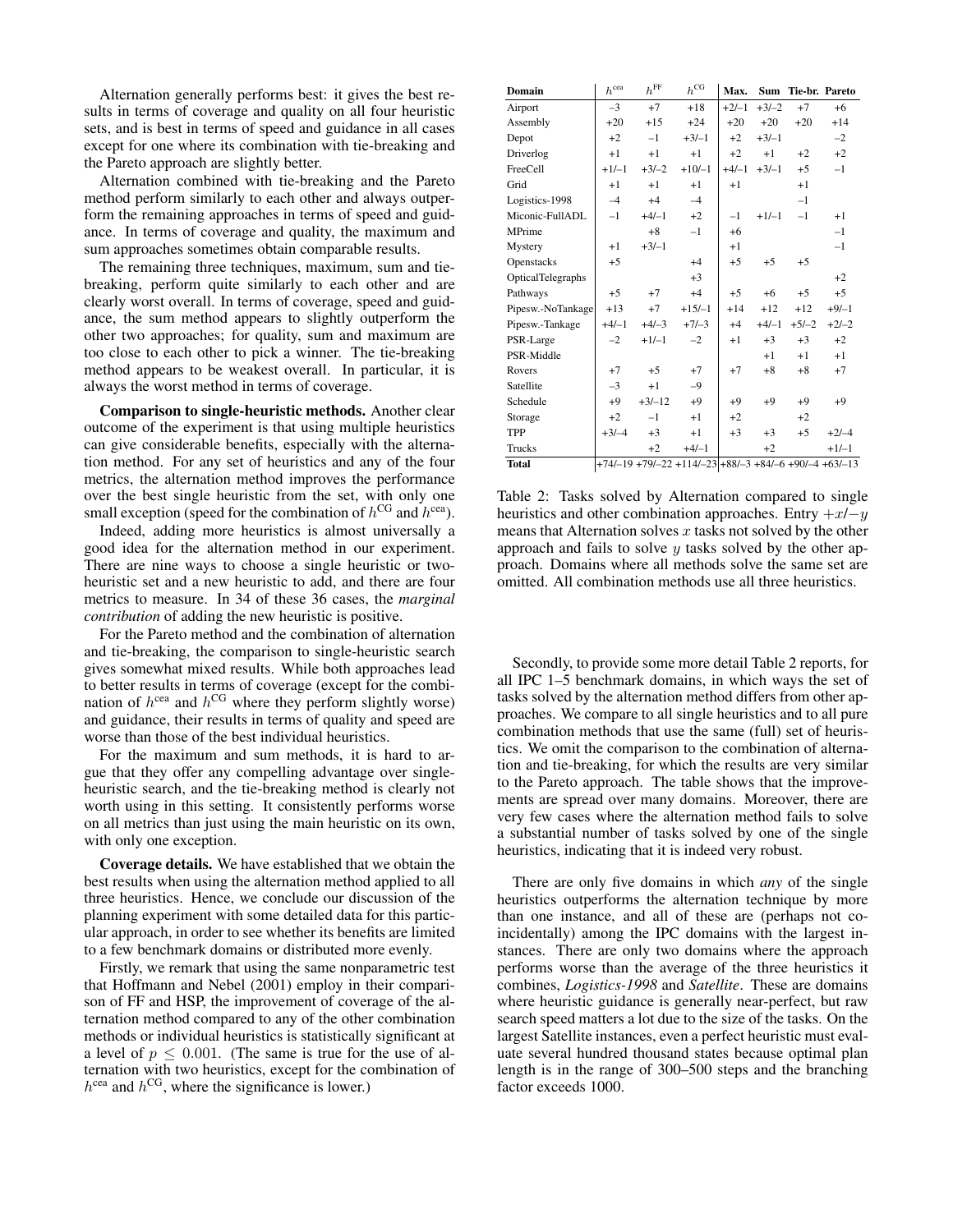

Figure 4: Experiments in an artificial search space. In panels (a)–(c), the quality of one heuristic is fixed while the quality of the second heuristic varies. Panel (d) shows how the approaches scale with the size of the search space.

# Controlled Experiments

In the second set of experiments, we investigate the behaviour of the combination approaches in a manually designed search space. The aim of the experiments is to study some aspects of the algorithms in a controlled way. In particular, we are interested in how heuristic quality affects the performance of the algorithms and how the algorithms behave on instances of scaling size. We use a tree-shaped infinite search space with uniform branching, following the controlled experiments in the evaluation of preferred operators and deferred evaluation by Richter and Helmert (2009).

Every state is characterized by a single value, its *approximate goal distance* (*agd*), which defines the typical distance to the goal. States with an *agd* of 0 are goal states. In the first set of experiments, all initial states have an approximate goal distance of 75; in the second set, we vary the *agd* of initial states in the range 50–500. All states with  $agd \; n > 0$ have 15 successors, whose *agd* is chosen independently at random in such a way that on average, every state has one successor closer to the goal (*agd*  $n - 1$ ), ten successors at

the same distance to the goal (*agd* n), and four successors further away from the goal  $(\text{agd } n+1)$ .

Preliminary tests showed that greedy best-first search performs very poorly on the artificial problems (and indeed, that algorithm is not complete for infinite search spaces of this kind). Therefore, all experiments on artificial search spaces used the weighted  $A^*$  algorithm with a weight of 10 for the heuristics, which is still quite greedy, but complete.

To control the quality of the heuristic, we use a family of heuristics  $h_{dev}$  that deviate by a factor  $0 \leq dev < 1$  from the approximate goal distance. More precisely, the estimate for a state with *agd n* is chosen uniformly from the range  $[n(1-dev), n(1+dev)]$ , rounding down to a natural number. In addition to the runtime and memory limits, we aborted

all runs that generated more than  $10^7$  states.

Influence of heuristic quality. In the first experiment we examine the impact of heuristic quality on the performance of the different combination approaches. Figures  $4(a)$ –(c) show the results for combinations of two heuristics, where we fix the deviation of one heuristic and vary the deviation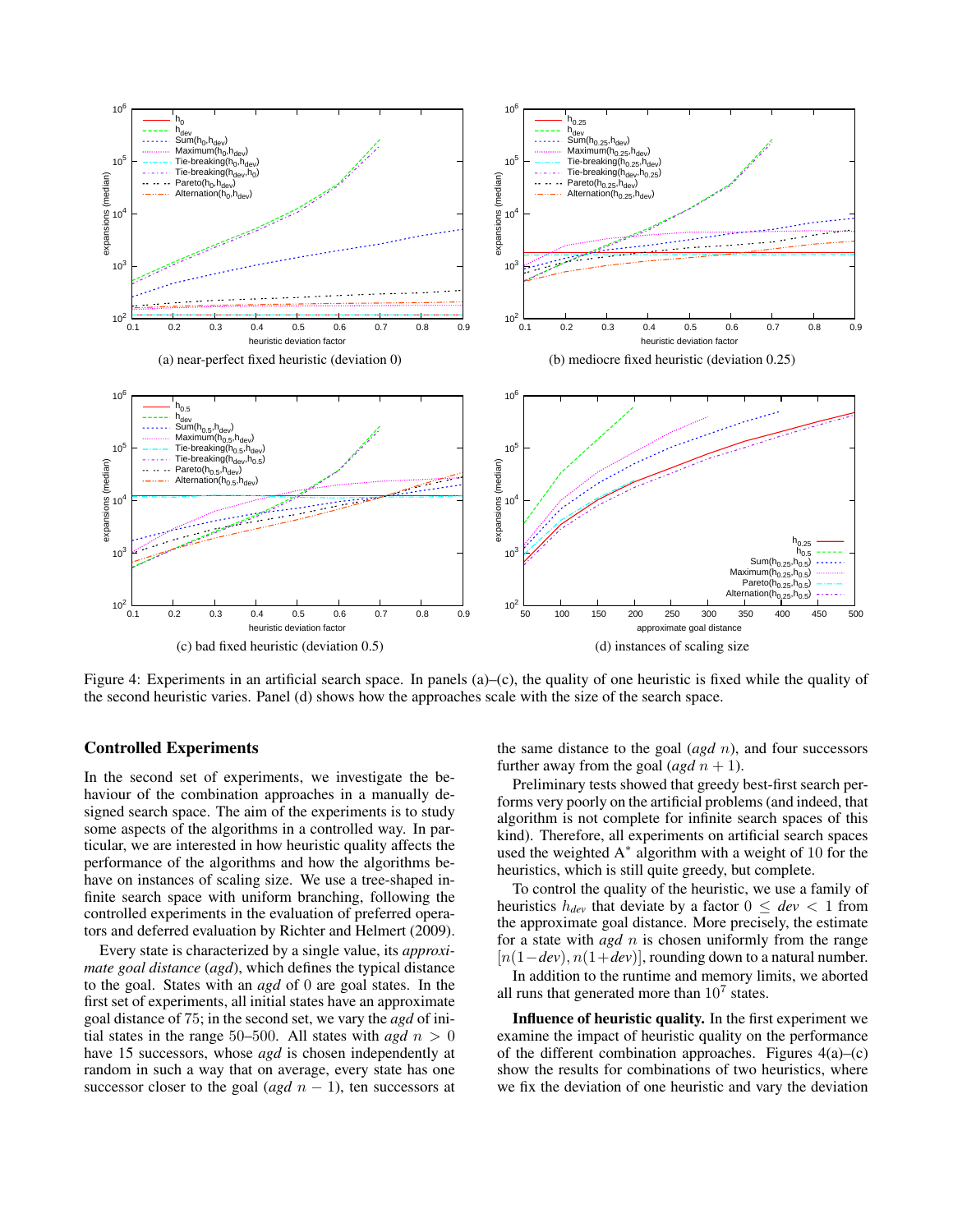of the other heuristic in the range 0.1–0.9. The graphs report the median number of expansions based on 100 runs. (Other order statistics, such as the 25th or 75th percentiles, produce very similar graphs.)

The alternation method provides the best guidance in wide parts of the realistic settings where every involved heuristic has some deviation from the real goal distance. As long as at least one heuristic is reasonably good, the approach provides a clear advantage over single-heuristic search, as its graph runs below both graphs of the involved heuristics. The only exception to this is when one of the heuristics is *really* good, but even then the alternation method demonstrates its robustness against bad estimates of the second heuristic.

The Pareto method shows similarly good robustness properties, but its guidance is slightly worse than for alternation. Nevertheless, it still can have some advantage over singleheuristic search. However, since we only measure the number of expansions here, the graphs do not take into account the relatively high per-state overhead of the approach.

Tie-breaking leads to almost identical results to the respective main heuristic. One reason for this is that in the experiment setting the estimates deviate symmetrically from the approximate goal distance. But even if we use the real approximate goal distance for tie-breaking (Fig. 4(a): *tie-breaking* $(h_{dev}, h_0)$ , we can observe only a very low positive impact on the number of expansions.

The sum method can easily be misled by bad estimates of one heuristic, even if the other heuristic provides almost accurate estimates. If both heuristics have a similar quality, the sum method has some advantage in this experimental setting: for each state, the two heuristics select randomly from the same range around the (approximately) perfect estimate, so errors tend to cancel out. The maximum method tends to do well when one heuristic is near-perfect, but is among the worst methods in the more challenging settings (Fig. 4(b,c)).

Scaling behaviour. Figure 4(d) explores the scaling behaviour of the different approaches. We use two heuristics with deviation factors  $0.25$  and  $0.5$  and vary the approximate goal distance of the initial state between 50 and 500. To keep the graph legible, we omit the values for the tie-breaking approaches, which are again almost identical to those of the respective main heuristics.

Alternation emerges as the clear winner of the comparison. Not only does it solve almost all instances (for *agd* 500 it solves 97 of the 100 instances, and for lower values it solves all of them), it also requires the lowest number of expansions. It also offers consistent improvements over the results of the better heuristic  $h_{0.25}$ , unlike the other combination approaches.

The Pareto approach performs quite competitively in terms of expansions, but times out on the harder instances: due to the wide spread of heuristic values on these tasks and the weak correlation of the two component heuristics, the number of estimate buckets to keep track of is very large, and the overhead for maintaining the set of nondominated buckets grows with the square of the *agd*.

The sum and maximum methods provide much worse guidance and exceed the node limit on the harder instances.

# **Conclusion**

We have argued that the problem of combining heuristic estimates for satisficing planning calls for different approaches than the problem of combining heuristic estimates for optimal planning. We have presented five different basic combination methods and compared them experimentally.

The *alternation* method, which performs best in our experiments, is not new: under the name *multi-heuristic bestfirst search*, it has been used in the Fast Downward and LAMA planners. However, prior to our experiments, the alternation method has never been systematically evaluated, and it was not clear to what extent it contributes to the performance of these planners. Moreover, it has never been compared to other approaches for combining heuristic estimates.

Our results show that aggregating different heuristic estimates into a single numeric value through arithmetic operations like taking the maximum or sum is not a good idea, even though it is the common approach for optimal planning. Our explanation for this is that such aggregation methods are easily led astray even if only one heuristic generates bad distance estimates. The Pareto and alternation approaches are much more robust to such misleading estimates.

In future work, it would be interesting to see if even better results can be obtained by including yet more estimators such as the additive (Bonet and Geffner 2001) or landmark heuristic (Richter, Helmert, and Westphal 2008), or if performance begins to degrade when four or more estimators are used. Another interesting question is whether *adaptive* techniques that acquire information about the heuristic during search can improve over the performance of the alternation approach.

### Acknowledgments

We thank Silvia Richter for making the code for the controlled experiments available to us.

This work was supported by the German Research Council (DFG) by DFG grant NE 623/10-2 and as part of the Transregional Collaborative Research Center "Automatic Verification and Analysis of Complex Systems" (SFB/TR 14 AVACS). See http://www.avacs.org/ for more information.

### References

Bonet, B., and Geffner, H. 2001. Planning as heuristic search. *AIJ* 129(1):5–33.

Haslum, P.; Bonet, B.; and Geffner, H. 2005. New admissible heuristics for domain-independent planning. In *Proc. AAAI 2005*, 1163–1168.

Helmert, M., and Geffner, H. 2008. Unifying the causal graph and additive heuristics. In *Proc. ICAPS 2008*, 140–147.

Helmert, M. 2004. A planning heuristic based on causal graph analysis. In *Proc. ICAPS 2004*, 161–170.

Helmert, M. 2006. The Fast Downward planning system. *JAIR* 26:191–246.

Hoffmann, J., and Nebel, B. 2001. The FF planning system: Fast plan generation through heuristic search. *JAIR* 14:253–302.